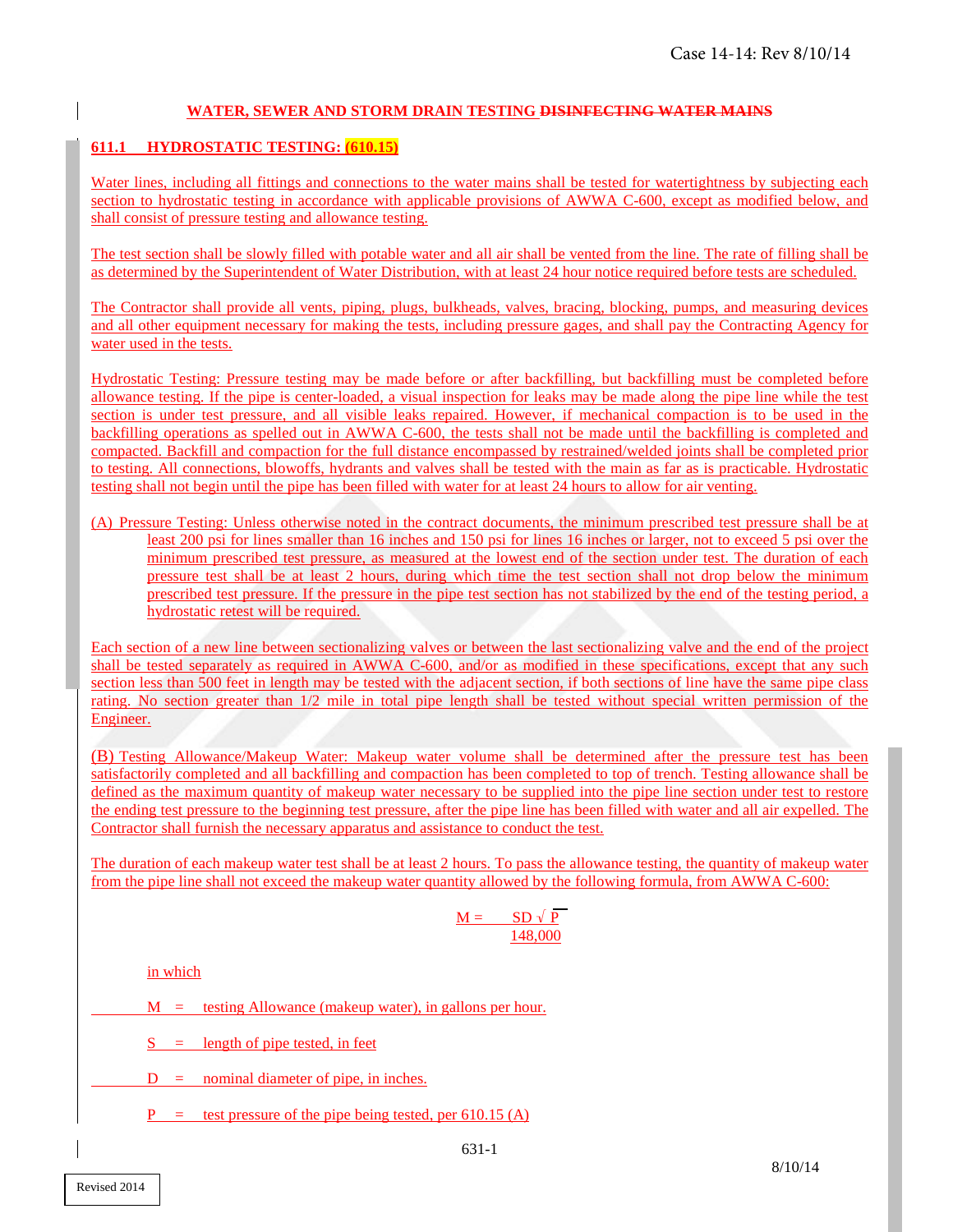Should the test on any section of the pipe line require more makeup water than allowed by the above formula, the Contractor shall locate and repair the defective pipe, fittings, or joint until the makeup water volume is within the specified allowance. All repairs and retests, if required, shall be made at the Contractor's expense.

Connections to the existing pipelines or existing valves shall not be made until after that section of new construction has satisfactorily passed the hydrostatic tests.

Ductile iron pipe used in conjunction with ACP will be tested to the ACP standards, unless otherwise directed by the Engineer. High pressure systems of all ductile iron pipe will be tested in accordance with AWWA C-600, Section 4.1.

## **611.21 DISINFECTING WATER MAINS**

# **CLEANING AND TREATING PIPE:**

The interior of all pipe and fittings shall be kept as free as possible of all dirt and foreign material at all times, until the pir is placed in the new line.

If in the opinion of the Engineer, the pipe contains dirt that will not be removed during the flushing operation; the interior of the pipe shall be cleaned and swabbed, as necessary, with a .005 to .010 percent chlorine solution.

### **611.2 LAYING PIPE:**

If the Contractor or pipe-laying crew cannot install the pipe in the trench without getting earth into it, require that, before lowering the pipe into the trench, a heavy, tightly woven canvas bag of suitable size be placed over end of the pipe and left there until the connection is to be made to the adjacent pipe.

At the close of each day's work, the end of the last laid section of pipe shall be plugged, capped, to prevent the entry of foreign material of any nature.

#### **611.3 PREVENTING TRENCH WATER FROM ENTERING PIPE:**

At times when pipe laying is not in progress, the open ends of the pipe shall be closed by a watertight plug or other approved by the Engineer. Joints of all pipe in the trench shall be completed before the work is stopped. If water is trench, the seal shall remain in place until the trench is pumped dry.

## **611.4 PACKING MATERIAL:**

Only such packing materials as are included in the list of acceptable materials in AWWA C-600 for installation of cast water main, shall be used. The packing materials shall be handled in such a manner as to avoid contamination, and shall be dry when placed in the joints. All such materials shall be free of oil, tar, or greasy substances, except that treated paper packing material, jute, cement, or sulphur compound caulking will not be permitted.

#### **611.2.15 FLUSHING COMPLETED PIPE LINES:**

(A) Preliminary Flushing: All mains 12 inches and smaller shall be flushed, prior to chlorination, as thoroughly as possible with the water pressure and outlets available. Flushing shall be done after the pressure test has been made. It must be understood that flushing removes only the lighter solids and cannot be relied upon to remove heavy material allowed to get into the main during laying. It is difficult to flush mains over 12 inches in diameter, so in such instances the requirements above, must be rigidly adhered to.

Heavy duty, factory bushed, tapped couplings, with corporation stops shall be located at all high points in the lines to allow the air to be removed prior to testing the water lines and at disinfection points as may be required. Field taps will not be permitted.

The couplings, at high points and disinfection points, shall be left exposed during backfilling until the testing is complete. Couplings and corporation stops shall be left on the mains upon completion of water mains.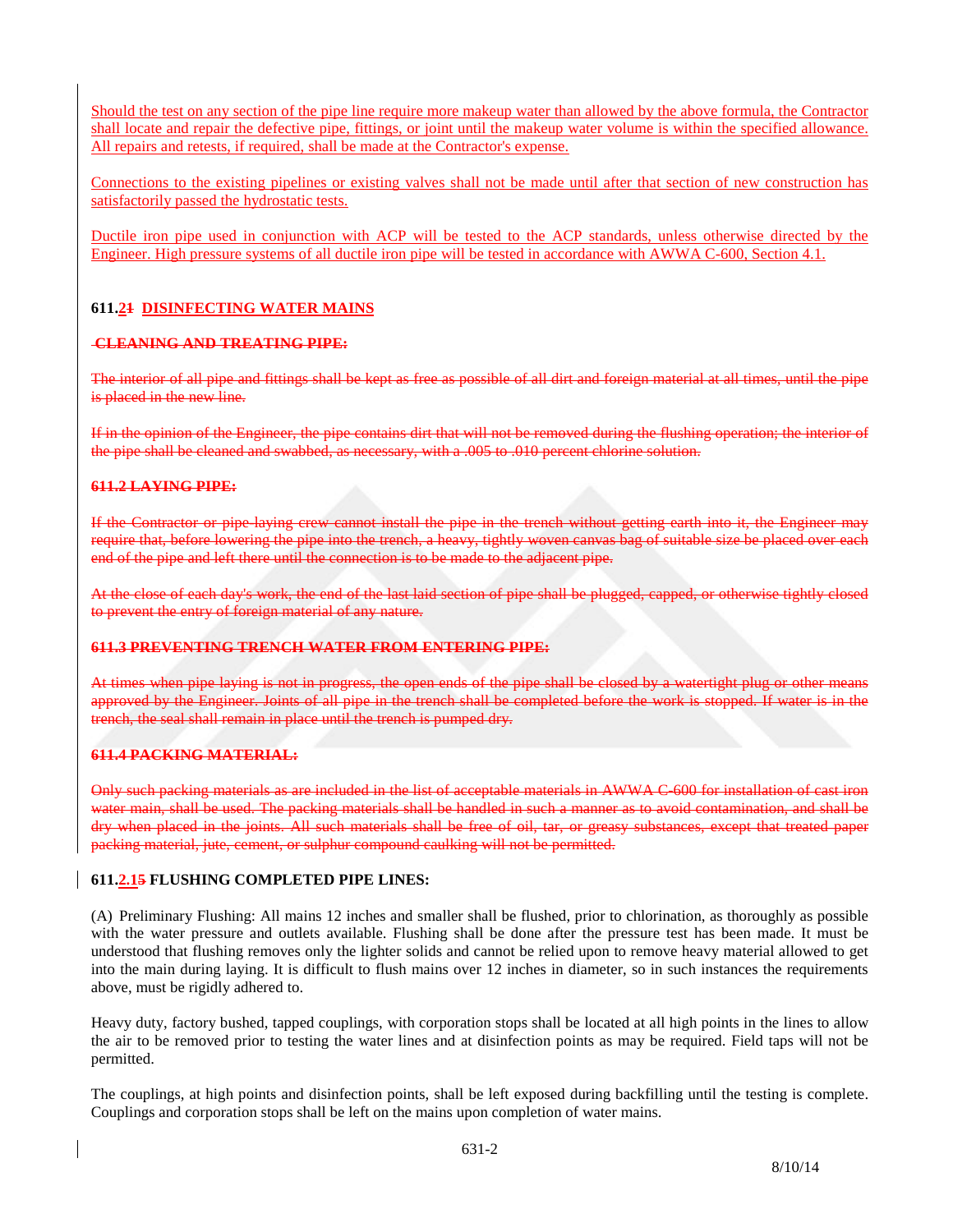(B) Valve Damage by Foreign Material: Unless proper care and thorough inspection are practiced during the laying of water mains, small stones, pieces of concrete, particles of metal, or other foreign material may gain access to mains newly laid or repaired. If it is believed that such foreign material(s) may be in the main, all hydrants on the line shall be thoroughly flushed and carefully inspected after flushing to see that the entire valve operating mechanism of each hydrant is in good condition.

### **611.2.26 CHLORINE RESIDUAL:**

Before being placed in service, all new mains and repaired portions of, or extensions to existing mains shall be chlorinated so that a chlorine residual of not less than 10 ppm remains in the water after 24 hours standing in the pipe.

### **611.2.37 METHODS OF APPLYING CHLORINE:**

Any of the following methods of application of chlorine (arranged in order of preference) may be used, subject to the approval of the Engineer.

Liquid chlorine gas-water mixture. Direct chlorine feed. Calcium or sodium hypochlorite and water mixture.

#### **611.2.48 APPLICATION OF LIQUID CHLORINE:**

A chlorine gas-water mixture shall be applied by means of a solution-feed chlorinating device or, if approved by the Engineer, the dry gas may be fed directly through proper devices for regulating the rate of flow and providing effective diffusion of the gas into the water within the pipe being treated. Chlorinating devices for feeding solutions of the chlorine gas or of the gas itself must provide means for preventing the backflow of water into the cylinder.

### **611.2.59 CHLORINE-BEARING COMPOUNDS IN WATER:**

On approval of the Engineer, a mixture of water and a chlorine-bearing compound of known chlorine content may be substituted for liquid chlorine.

(A) Compounds to be Used: The chlorine-bearing compounds that may be used are: Calcium hypochlorite\*, and sodium hypochlorite\*\*.

(B) Preparation of Mixture: High-test calcium hypochlorite must be prepared as a water mixture for introduction into the water mains. The powder should first be made into a paste and then thinned to approximately a 1 percent chlorine solution (10,000 ppm). The preparation of a 1 percent chlorine solution requires the following proportions of powder to water:

| <b>Product</b>                                        | Amount<br>оf<br>Compound | <b>Ouantity</b><br>of<br><b>Water (Gallons)</b> |
|-------------------------------------------------------|--------------------------|-------------------------------------------------|
| High-test calcium hypochlorite $(65-70\% \text{ Cl})$ | $1$ lb.                  | 7.50                                            |
| Liquid laundry bleach (5.25% Cl)                      | $1-2$ pts.               | 12.6                                            |

#### **611.2.610 POINT OF APPLICATION:**

The preferred point of application of the chlorinating agent is at the beginning of the pipe line extension or any valved section of it and through a corporation stop inserted in the top of the newly laid pipe. The water injector for delivering the chlorine-bearing water into the pipe should be supplied from a tap on the pressure side of the gate valve controlling the flow into the pipe line extension.

#### **611.2.711 RATE OF APPLICATION:**

Water from the existing distribution system or other source of supply shall be controlled so the rate of flow shall not exceed 500 gpm, unless approved by the Superintendent of Water Distribution, through a suitable measuring device into the newly laid pipe line during the application of chlorine. The rate of chlorine solution flow shall be in such proportion to the rate of water entering the pipe that the chlorine dose applied to the water entering the newly laid pipe shall produce at least 10 ppm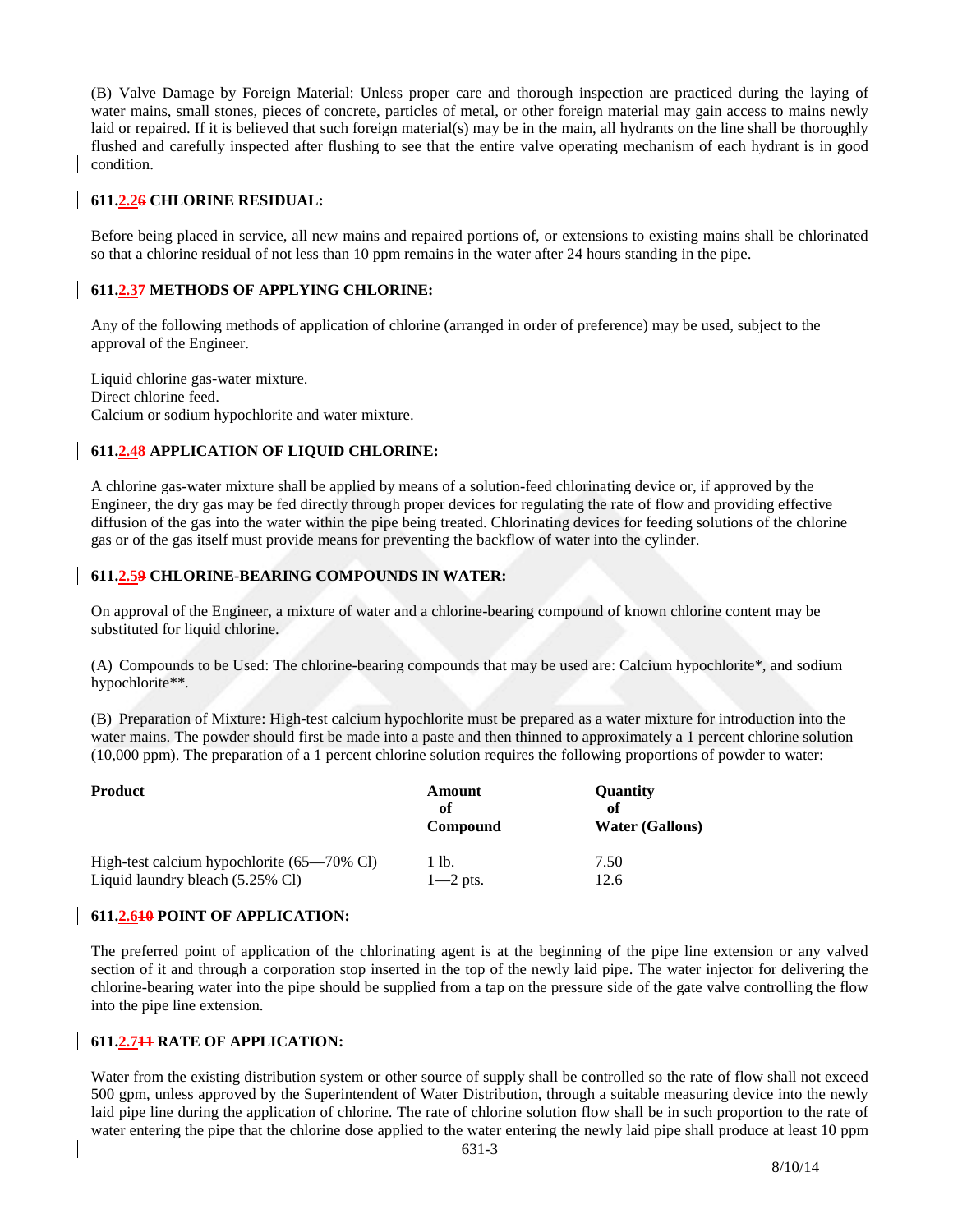of residual chlorine after 24 hours standing in the pipe. This may be expected with an application of 50 ppm, although some conditions may require more

On lines 12 inches in diameter or less, determination of the rate of flow of water into the line to be treated may be made by starting with the line full of water and measuring the rate of discharge at a hydrant located at the end of the pipe farthest away from the point of chlorine application.

For lines larger than 12 inches in diameter, the disinfection operation is generally started with the line empty.

Measurement of the flow of water into and out of all lines shall be made by means of a pitot gage, current type meter, or other approved device.

## **611.2.812 PREVENTING REVERSE FLOW:**

Valves shall be manipulated so that the strong chlorine solution in the line being treated will not flow back into the line supplying the water. Check valves shall be used to accomplish this.

## **611.2.913 RETENTION PERIOD:**

Treated water shall be retained in the pipe long enough to destroy all nonspore-forming bacteria. This period should be at least 24 hours and should produce no less than 10 ppm residual chlorine at the extreme end of the line at the end of the retention period.

NOTE: If the circumstances are such that less than a 24 hour retention period must be used, the chlorine concentration shall be increased to 100 ppm. Under these conditions, special care should be taken to avoid attack on pipes, valves, hydrants and other appurtenances.

## **611.2.104 CHLORINATING VALVES AND HYDRANTS:**

In the process of chlorinating newly laid pipe, all valves or other appurtenances shall be operated while the pipeline is filled with the chlorinating agent. All valves in lines being disinfected shall be opened and closed several times during the 24 hour period of disinfection.

## **611.2.115 FINAL FLUSHING, SAMPLING AND TESTING:**

Following chlorination, all treated water in the newly laid pipeline shall be thoroughly flushed until the replacement water throughout the new pipeline can be proved, by laboratory testing, comparable in quality to the water served to the public from the existing water system. Prior to sampling for laboratory testing, the residual chlorine throughout the length of the pipeline shall be reduced to 1.0 ppm or less. Once the required residual chlorine level in the pipeline is achieved, samples shall be taken as outlined below.

The Contracting Agency or its authorized representative will collect all samples for testing of the new water mains. To initiate the sampling and testing, the Contractor will present to the Contracting Agency a written request for such work no later than 24 hours prior to the time when samples are to be taken.

Samples shall be taken from a tap and riser located and installed in such a way as to prevent outside contamination. Samples shall never be taken from an unsterilized hose or fire hydrant, because such samples will seldom meet bacteriological standards. The number of sampling locations shall be as follows: Waterlines up to but less than 150 feet in length require one sampling riser installed as near the end as possible; lines 150 feet to 300 feet in length, two sampling risers, one near each end of the line;

lines 300 to 3,000 feet in length, a minimum of three sampling risers. In addition, dead ends on main lines should be represented with a sampling riser.

The number of samples taken at each sampling location shall be determined by the Contracting Agency based on one of the following methods.

(A) One sample from each sampling location which is examined and analyzed in the laboratory over a three day (72 hour) period.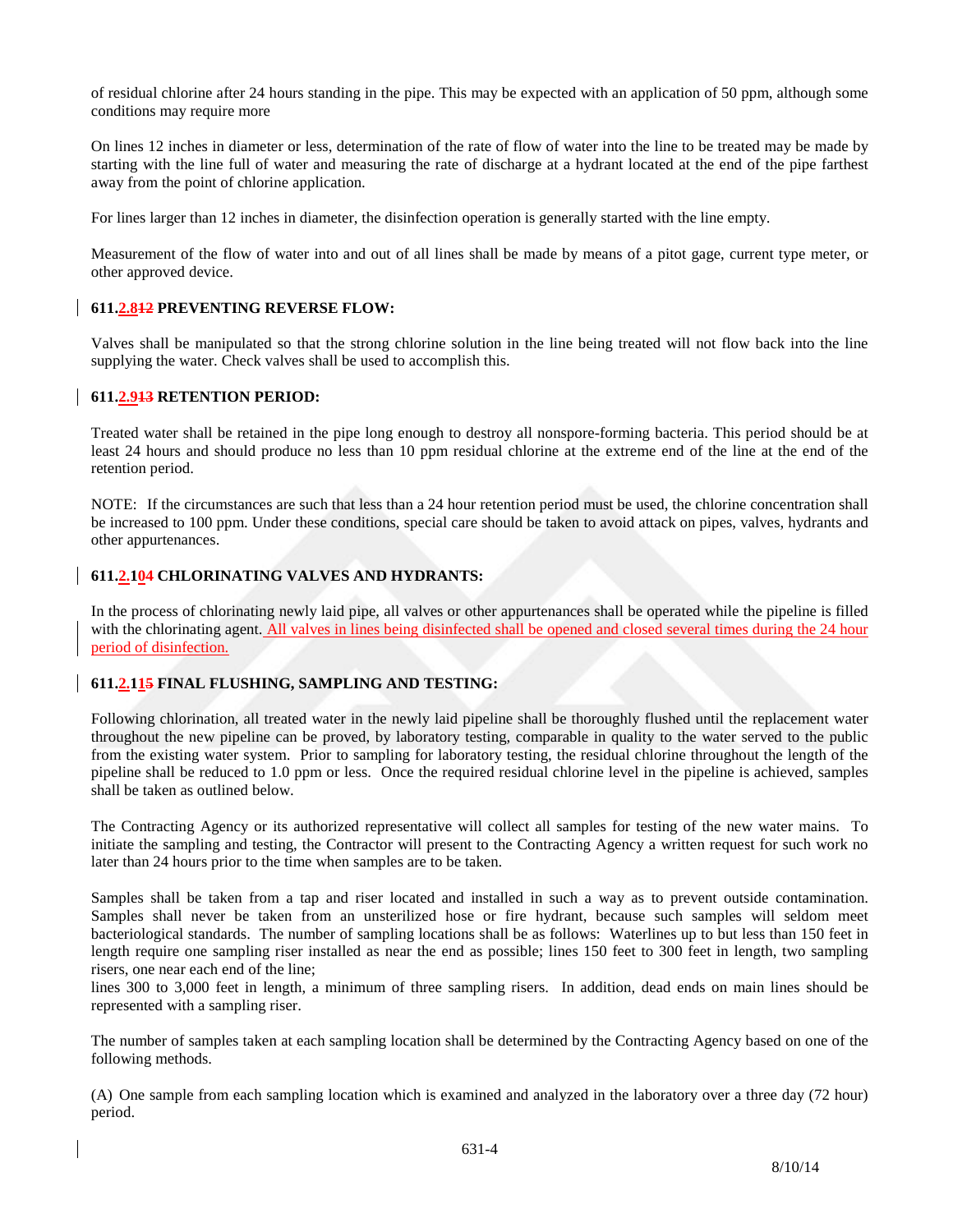(B) Two samples taken on separate days from each sampling location. Satisfactory water quality of the new main shall continue for a period of at least two days (48 hours) as demonstrated by laboratory examination of these samples.

Upon completion of laboratory testing, results of all tests shall be sent by the laboratory to the Contracting Agency. Results of laboratory analysis will be interpreted by the Contracting Agency, and reported to the Contractor. Under no circumstance shall the Contractor contact the laboratory. If there is need for test results before written reports are submitted, such information shall be obtained only from the Contracting Agency or its authorized representative.

## **611.2.126 REPETITION OF CHLORINATION PROCEDURE:**

Should the initial treatment fail to result in the conditions specified above, the original chlorination procedure shall be repeated until satisfactory results are obtained.

### **611.17 PAYMENT:**

No separate pay item shall be contained in the proposal for disinfecting water mains. This operation shall be included in the price bid for the water mains, installed complete in place, as specified in the proposal.

### **611.3 SEWER LINE TESTING: (615.11)**

Pressure testing of force mains shall be done in accordance with Section 611.1 (610.15).

Sewers and pipe lines shall be subject to acceptance testing after backfilling has been completed but prior to the placement of the finished surface material.

The Contracting Agency reserves the right to require testing of the entire installation. Cost of repairs or corrections necessary to conform to the following testing requirements will be borne by the Contractor at no additional cost to the Contracting Agency.

(A) Low Pressure Air Test:

Testing will be accomplished by the means of "Low Pressure Air Testing." Tests may be conducted by the Contractor or an independent testing firm. However, acceptance tests shall be made only in the presence of the Engineer.

Test Procedure:

(1) Before testing, the pipe shall be thoroughly cleaned.

(2) The Contractor shall seal off the section of pipe to be tested at each manhole connection. Test plugs must be securely braced within the manholes.

(3) A minimum of two connecting hoses to link the air inlet test plug with an above ground test monitoring panel must be provided.

(a) One hose is to induce air through the test plug and into the test chamber.

(b) The second hose is for the purpose of monitoring the test pressure from within the enclosed pipe.

## (4) UNDER NO CIRCUMSTANCES ARE WORKERS TO BE ALLOWED IN THE CONNECTING MANHOLES WHILE A PRESSURE TEST IS BEING CONDUCTED.

(5) Add air slowly into the test section. After an internal pressure of 4.0 psi is obtained, allow internal air temperature to stabilize.

(6) After stabilization period, adjust the internal air pressure to 3.5 psi, disconnect the air supply and begin timing the test.

(7) Refer to Table 615-1 to determine the length of time (minutes) the section under test must sustain while not losing in excess of 1 psi as monitored by the test gauge. If the section of line to be tested includes more than one pipe size, calculate the test time for each size and add the test times to arrive at the total test time for the section.

(8) Sections so determined to have lost 1 psi or less during the test period will have passed the leakage test. Those sections losing in excess of 1 psi during the test period will have failed the leakage test.

(9) Appropriate repairs must then be completed and the line retested for acceptance.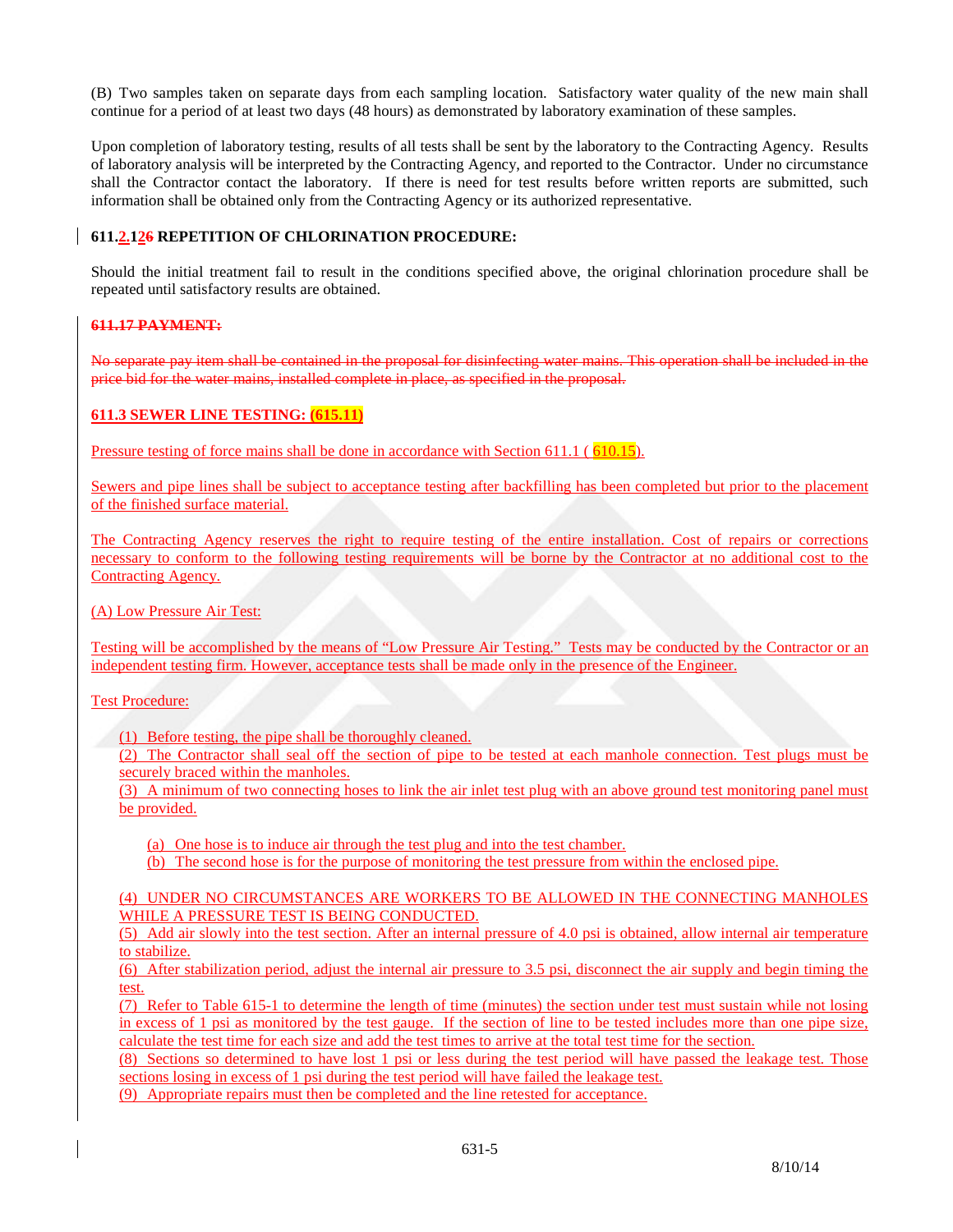| <b>TABLE 611-1</b>                               |                        |                        |                         |  |  |
|--------------------------------------------------|------------------------|------------------------|-------------------------|--|--|
| <b>SANITARY SEWER AIR TEST</b>                   |                        |                        |                         |  |  |
| <b>Minimum Test Time for Various Pipe Sizes*</b> |                        |                        |                         |  |  |
| Nominal Pipe Size, in.                           | $T$ (time), min/100 ft | Nominal Pipe Size, in. | $T$ (time), min/100 ft. |  |  |
|                                                  |                        |                        |                         |  |  |
|                                                  | 0.3                    | $\mathcal{D}_{\ell}$   |                         |  |  |
|                                                  | 0.7                    | 27                     |                         |  |  |
|                                                  |                        | 3 <sup>c</sup>         |                         |  |  |
|                                                  |                        | 3 <sup>2</sup>         |                         |  |  |
|                                                  | 8                      | 36                     |                         |  |  |
|                                                  |                        | 39                     | 6.6                     |  |  |
|                                                  |                        | $\Lambda$              |                         |  |  |

\* The time has been established using the formulas contained in ASTM C828, Appendix.

# (B) Hydrostatic Test:

## Exfiltration Testing (water):

Sanitary sewer testing by means of exfiltration should only be considered when low pressure air testing cannot be used and only with the approval of the Engineer.

## Testing Procedure:

(1) The Contractor shall furnish all equipment for testing.

(2) Seal off the downstream end of the line and fill with water to a minimum head of 4 feet in a stand pipe at the high end.

(3) A period of at least one hour will be allowed for absorption time before making the test.

(4) A suitable meter or method of measuring the quantity of water used is necessary.

(5) The allowable water loss for sanitary sewers shall not exceed 0.158 gallons per hour per 100 feet of pipe per inch of diameter of pipe under a minimum test head of 4 feet above the top of the pipe at the upper end.

# (C) Deflection Test for HDPE and PVC Pipe:

In addition to the tests prescribed above, the Contractor shall perform a deflection test on the system as directed by the Engineer. Any part of the installation which shows deflection in excess of 5% of the nominal inside diameter per Section 738 for HDPE pipe or in excess of 5% of the average inside diameter per ASTM D3034 for PVC pipe, shall be corrected evaluated and appropriate remedy, if any, shall be performed.

After acceptance but prior to the termination of the warranty period, the Contracting Agency may test the long term deflection of the sewer. If the Contracting Agency determines that the deflection has exceeded 7 ½% of the average inside diameter, that portion of the installation shall be corrected by the Contractor at no cost to the Contracting Agency.

# (D) Closed Circuit T.V. Inspection:

The Contracting Agency reserves the right to visually inspect the interior of the sewer line using a television camera. Any defects in the pipe or construction methods revealed shall be corrected by the Contractor at no additional cost to the Contracting Agency.

# **611.4 POST INSTALLATION INSPECTION OF NEW MAINLINE STORM DRAINS:**

# (A) Video Inspection: **(618.5)**

The Contractor shall provide the Engineer with an annotated video inspection record (either VHS or DVD format) of the new mainline storm drain pipeline. The video shall clearly show all joints, seals, connecting pipes, and manholes. This video shall be provided to the Engineer, and reviewed and approved by the Engineer prior to the Contractor being allowed to place the final pavement over the storm drain line.

(B) Deflection Test for HDPE and PVC Pipe: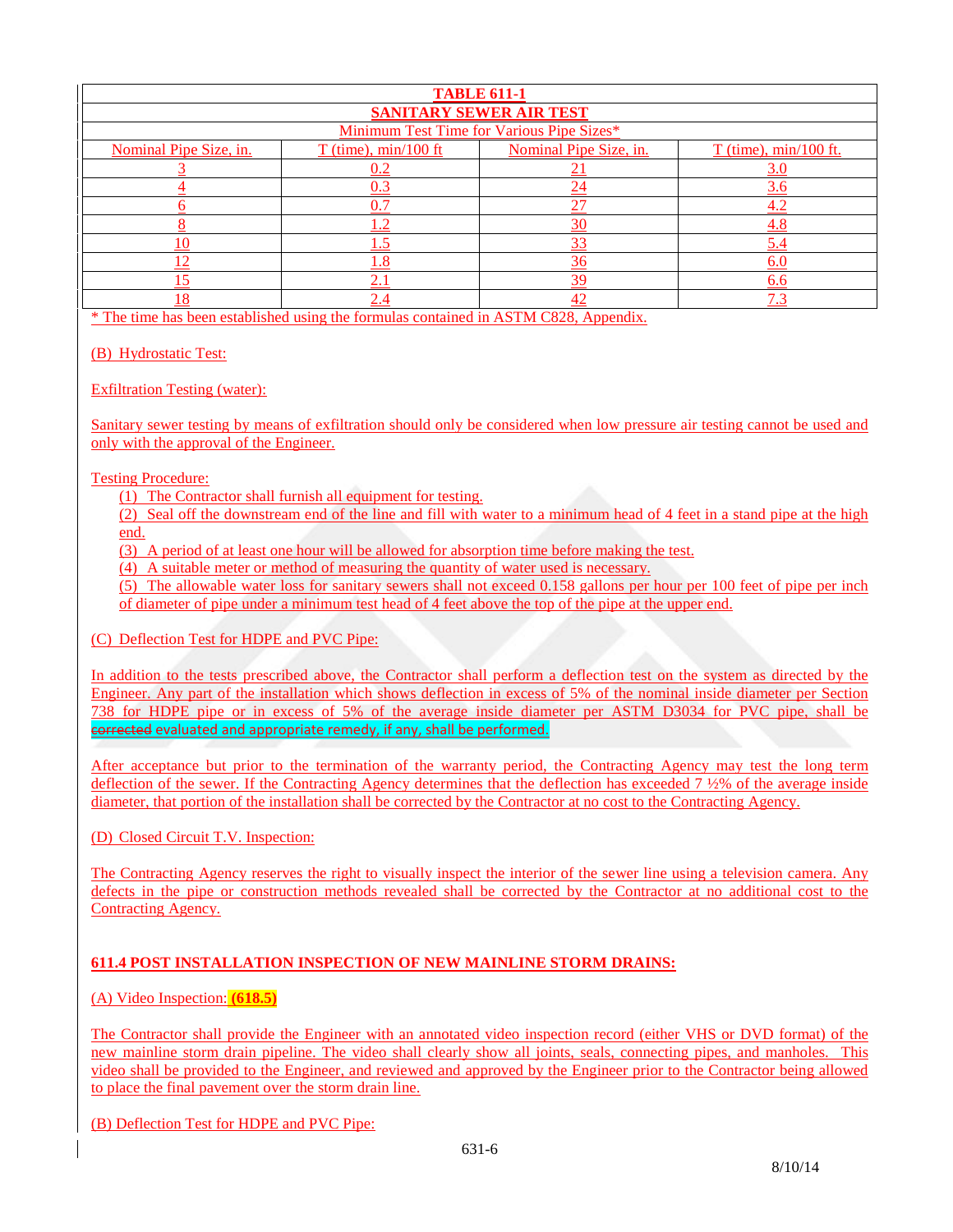In addition to the tests prescribed above, the Contractor shall perform a deflection test on the system as directed by the Engineer. Any part of the installation which shows deflection in excess of 5% of the nominal inside diameter per Section 738 for HDPE pipe or in excess of 5% of the average inside diameter per ASTM D3034 for PVC pipe, shall be corrected evaluated and appropriate remedy, if any, shall be performed.

After acceptance but prior to the termination of the warranty period, the Contracting Agency may test the long term deflection of the storm drain. If the Contracting Agency determines that the deflection has exceeded 7  $\frac{1}{2}\%$  of the average inside diameter, that portion of the installation shall be corrected by the Contractor at no cost to the Contracting Agency.

# **611.5 PAYMENT : (611.17)**

No separate pay item shall be contained in the proposal for disinfecting water mains. This operation shall be included in the price bid for the water mains, installed complete in place, as specified in the proposal

The Contracting Agency will pay for the initial Sewer C.C.T.V. inspection. Any additional inspection(s) required, due to the failure of the initial inspection, shall be paid for by the Contractor.

No separate payment will be made for this Storm Drain Video or Deflection Testing; the cost of the video and deflection testing shall be included in the cost of the pipe.

*- End of Section*

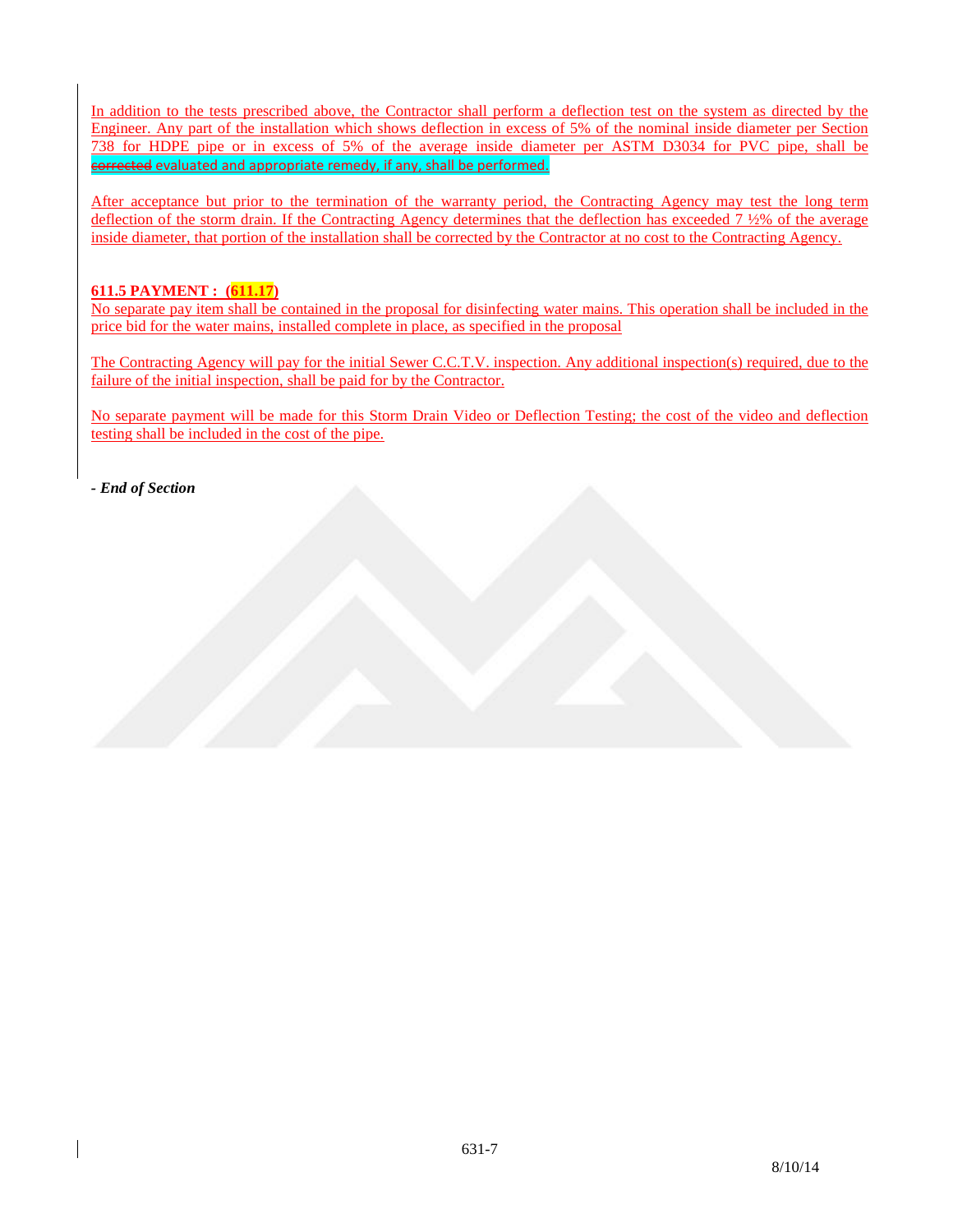### **WATER, SEWER AND STORM DRAIN TESTING**

### **611.1 HYDROSTATIC TESTING:**

Water lines, including all fittings and connections to the water mains shall be tested for water-tightness by subjecting each section to hydrostatic testing in accordance with applicable provisions of AWWA C-600, except as modified below, and shall consist of pressure testing and allowance testing.

The test section shall be slowly filled with potable water and all air shall be vented from the line. The rate of filling shall be as determined by the Superintendent of Water Distribution, with at least 24 hour notice required before tests are scheduled.

The Contractor shall provide all vents, piping, plugs, bulkheads, valves, bracing, blocking, pumps, and measuring devices and all other equipment necessary for making the tests, including pressure gages, and shall pay the Contracting Agency for water used in the tests.

**Hydrostatic Testing:** Pressure testing may be made before or after backfilling, but backfilling must be completed before allowance testing. If the pipe is center-loaded, a visual inspection for leaks may be made along the pipe line while the test section is under test pressure, and all visible leaks repaired. However, if mechanical compaction is to be used in the backfilling operations as spelled out in AWWA C-600, the tests shall not be made until the backfilling is completed and compacted. Backfill and compaction for the full distance encompassed by restrained/welded joints shall be completed prior to testing. All connections, blowoffs, hydrants and valves shall be tested with the main as far as is practicable. Hydrostatic testing shall not begin until the pipe has been filled with water for at least 24 hours to allow for air venting.

(A) **Pressure Testing:** Unless otherwise noted in the contract documents, the minimum prescribed test pressure shall be at least 200 psi for lines smaller than 16 inches and 150 psi for lines 16 inches or larger, not to exceed 5 psi over the minimum prescribed test pressure, as measured at the lowest end of the section under test. The duration of each pressure test shall be at least 2 hours, during which time the test section shall not drop below the minimum prescribed test pressure. If the pressure in the pipe test section has not stabilized by the end of the testing period, a hydrostatic retest will be required.

Each section of a new line between sectionalizing valves or between the last sectionalizing valve and the end of the project shall be tested separately as required in AWWA C-600, and/or as modified in these specifications, except that any such section less than 500 feet in length may be tested with the adjacent section, if both sections of line have the same pipe class rating. No section greater than 1/2 mile in total pipe length shall be tested without special written permission of the Engineer.

(B) **Testing Allowance/Makeup Water:** Makeup water volume shall be determined after the pressure test has been satisfactorily completed and all backfilling and compaction has been completed to top of trench. Testing allowance shall be defined as the maximum quantity of makeup water necessary to be supplied into the pipe line section under test to restore the ending test pressure to the beginning test pressure, after the pipe line has been filled with water and all air expelled. The Contractor shall furnish the necessary apparatus and assistance to conduct the test.

The duration of each makeup water test shall be at least 2 hours. To pass the allowance testing, the quantity of makeup water from the pipe line shall not exceed the makeup water quantity allowed by the following formula, from AWWA C-600:

$$
M = \frac{SD\sqrt{P}}{148,000}
$$

in which

 $M =$  testing Allowance (makeup water), in gallons per hour.

- $S =$  length of pipe tested, in feet
- $D =$  nominal diameter of pipe, in inches.
- $P =$  test pressure of the pipe being tested, per 610.15 (A)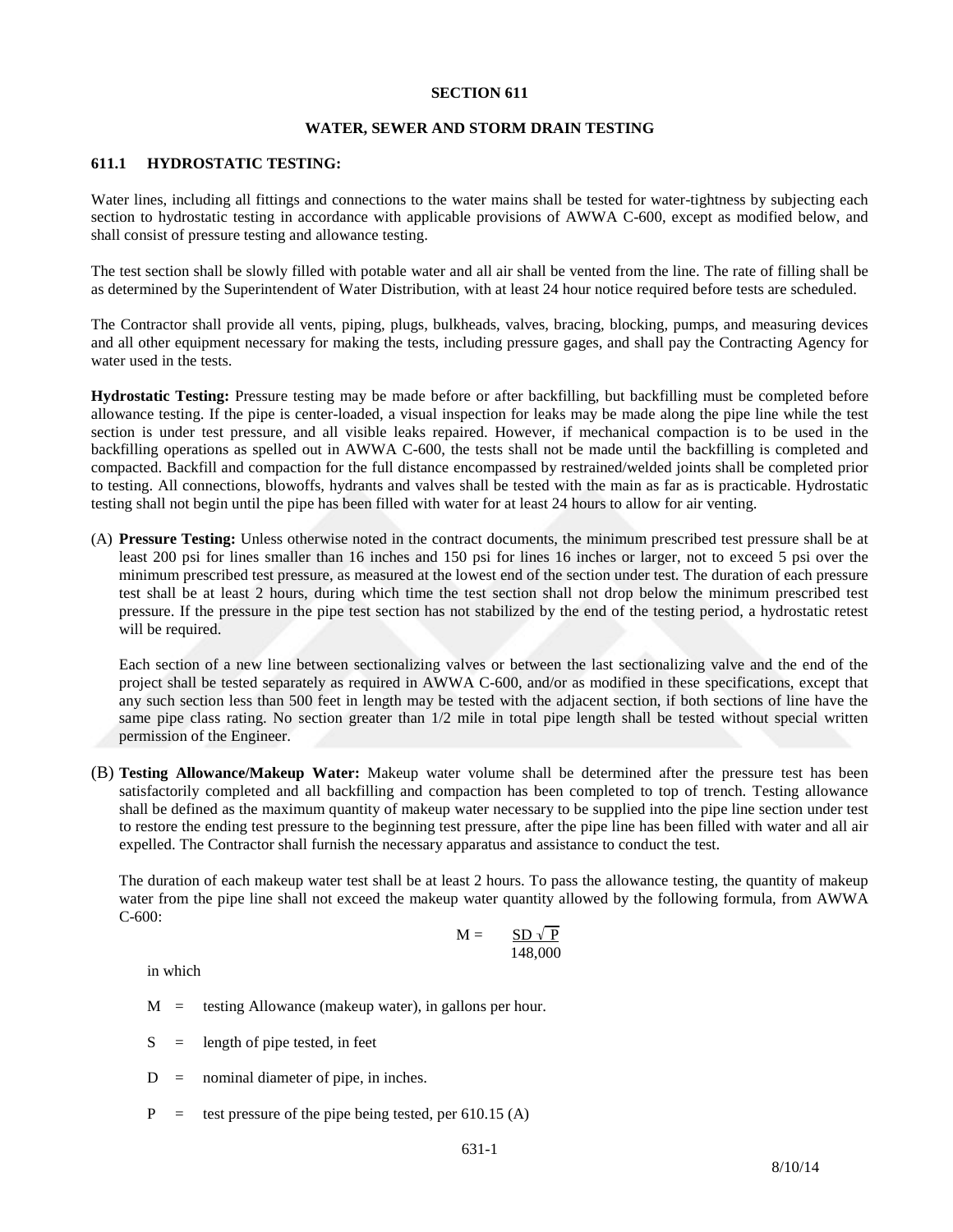Should the test on any section of the pipe line require more makeup water than allowed by the above formula, the Contractor shall locate and repair the defective pipe, fittings, or joint until the makeup water volume is within the specified allowance. All repairs and retests, if required, shall be made at the Contractor's expense.

Connections to the existing pipelines or existing valves shall not be made until after that section of new construction has satisfactorily passed the hydrostatic tests.

Ductile iron pipe used in conjunction with ACP will be tested to the ACP standards, unless otherwise directed by the Engineer. High pressure systems of all ductile iron pipe will be tested in accordance with AWWA C-600, Section 4.1.

## **611.2 DISINFECTING WATER MAINS**

### **611.2.1 Flushing Completed Pipe Lines:**

(A) **Preliminary Flushing:** All mains 12 inches and smaller shall be flushed, prior to chlorination, as thoroughly as possible with the water pressure and outlets available. Flushing shall be done after the pressure test has been made. It must be understood that flushing removes only the lighter solids and cannot be relied upon to remove heavy material allowed to get into the main during laying. It is difficult to flush mains over 12 inches in diameter, so in such instances the requirements above, must be rigidly adhered to.

Heavy duty, factory bushed, tapped couplings, with corporation stops shall be located at all high points in the lines to allow the air to be removed prior to testing the water lines and at disinfection points as may be required. Field taps will not be permitted.

The couplings, at high points and disinfection points, shall be left exposed during backfilling until the testing is complete. Couplings and corporation stops shall be left on the mains upon completion of water mains.

(B) **Valve Damage by Foreign Material:** Unless proper care and thorough inspection are practiced during the laying of water mains, small stones, pieces of concrete, particles of metal, or other foreign material may gain access to mains newly laid or repaired. If it is believed that such foreign material(s) may be in the main, all hydrants on the line shall be thoroughly flushed and carefully inspected after flushing to see that the entire valve operating mechanism of each hydrant is in good condition.

**611.2.2 Chlorine Residual:** Before being placed in service, all new mains and repaired portions of, or extensions to existing mains shall be chlorinated so that a chlorine residual of not less than 10 ppm remains in the water after 24 hours standing in the pipe.

**611.2.3 Methods of Applying Chlorine:** Any of the following methods of application of chlorine (arranged in order of preference) may be used, subject to the approval of the Engineer.

- Liquid chlorine gas-water mixture.
- Direct chlorine feed.
- Calcium or sodium hypochlorite and water mixture.

**611.2.4 Application of Liquid Chlorine:** A chlorine gas-water mixture shall be applied by means of a solution-feed chlorinating device or, if approved by the Engineer, the dry gas may be fed directly through proper devices for regulating the rate of flow and providing effective diffusion of the gas into the water within the pipe being treated. Chlorinating devices for feeding solutions of the chlorine gas or of the gas itself must provide means for preventing the backflow of water into the cylinder.

**611.2.5 Chlorine-Bearing Compounds in Water:** On approval of the Engineer, a mixture of water and a chlorine-bearing compound of known chlorine content may be substituted for liquid chlorine.

(A) Compounds to be Used: The chlorine-bearing compounds that may be used are: Calcium hypochlorite\*, and sodium hypochlorite\*\*.

(B) Preparation of Mixture: High-test calcium hypochlorite must be prepared as a water mixture for introduction into the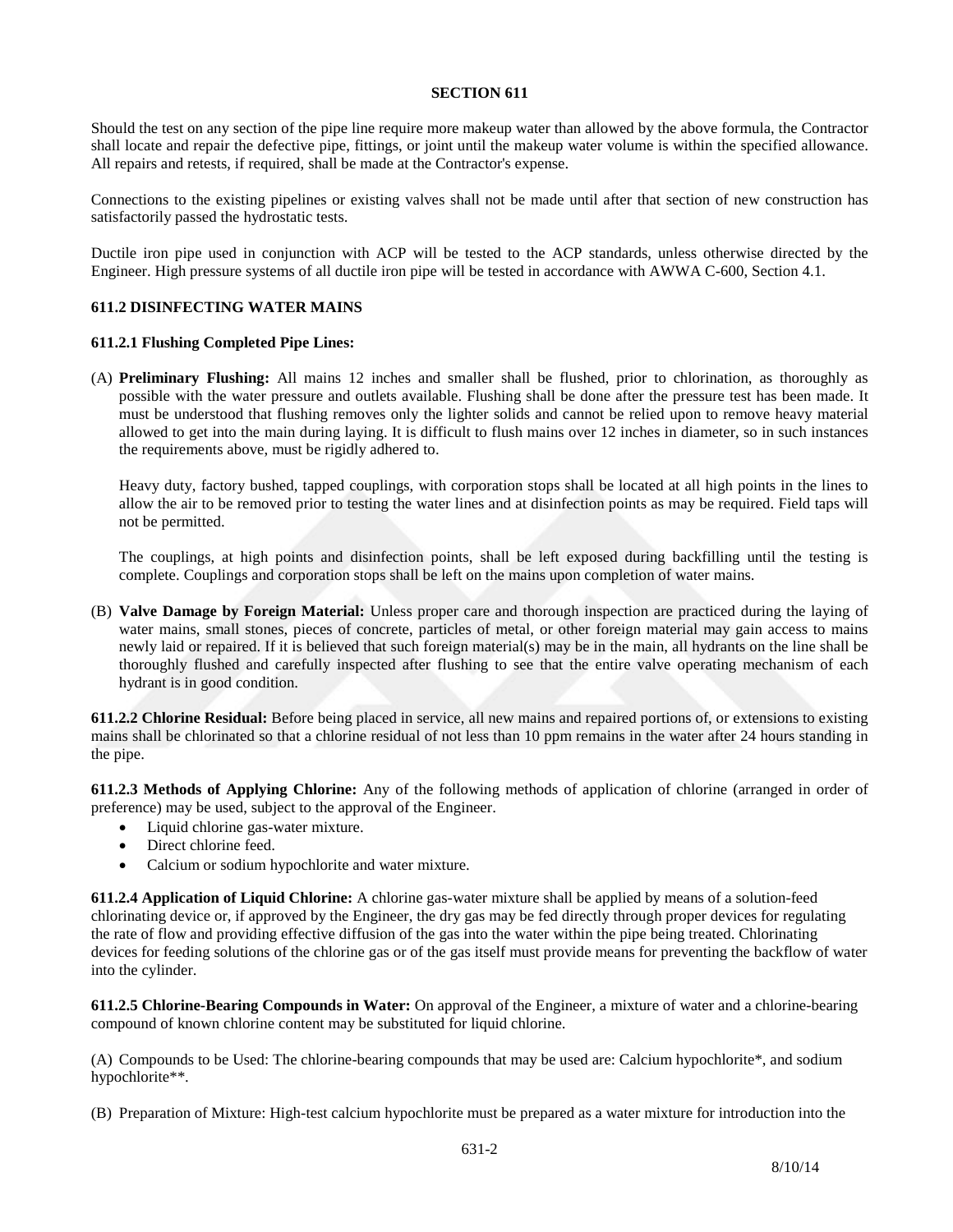water mains. The powder should first be made into a paste and then thinned to approximately a 1 percent chlorine solution (10,000 ppm). The preparation of a 1 percent chlorine solution requires the following proportions of powder to water:

| <b>Product</b>                                        | <b>Amount of</b><br><b>Compound</b> | <b>Ouantity of</b><br><b>Water (Gallons)</b> |
|-------------------------------------------------------|-------------------------------------|----------------------------------------------|
| High-test calcium hypochlorite $(65-70\% \text{ Cl})$ | 1 lb.                               | 7.50                                         |
| Liquid laundry bleach (5.25% Cl)                      | $1-2$ pts.                          | 12.6                                         |

**611.2.6 Point of Application:** The preferred point of application of the chlorinating agent is at the beginning of the pipe line extension or any valved section of it and through a corporation stop inserted in the top of the newly laid pipe. The water injector for delivering the chlorine-bearing water into the pipe should be supplied from a tap on the pressure side of the gate valve controlling the flow into the pipe line extension.

**611.2.7 Rate of Application:** Water from the existing distribution system or other source of supply shall be controlled so the rate of flow shall not exceed 500 gpm, unless approved by the Superintendent of Water Distribution, through a suitable measuring device into the newly laid pipe line during the application of chlorine. The rate of chlorine solution flow shall be in such proportion to the rate of water entering the pipe that the chlorine dose applied to the water entering the newly laid pipe shall produce at least 10 ppm of residual chlorine after 24 hours standing in the pipe. This may be expected with an application of 50 ppm, although some conditions may require more

On lines 12 inches in diameter or less, determination of the rate of flow of water into the line to be treated may be made by starting with the line full of water and measuring the rate of discharge at a hydrant located at the end of the pipe farthest away from the point of chlorine application.

For lines larger than 12 inches in diameter, the disinfection operation is generally started with the line empty.

Measurement of the flow of water into and out of all lines shall be made by means of a pitot gage, current type meter, or other approved device.

**611.2.8 Preventing Reverse Flow:** Valves shall be manipulated so that the strong chlorine solution in the line being treated will not flow back into the line supplying the water. Check valves shall be used to accomplish this.

**611.2.9 Retention Period:** Treated water shall be retained in the pipe long enough to destroy all nonspore-forming bacteria. This period should be at least 24 hours and should produce no less than 10 ppm residual chlorine at the extreme end of the line at the end of the retention period.

NOTE: If the circumstances are such that less than a 24 hour retention period must be used, the chlorine concentration shall be increased to 100 ppm. Under these conditions, special care should be taken to avoid attack on pipes, valves, hydrants and other appurtenances.

**611.2.10 Chlorinating Valves and Hydrants:** In the process of chlorinating newly laid pipe, all valves or other appurtenances shall be operated while the pipeline is filled with the chlorinating agent. All valves in lines being disinfected shall be opened and closed several times during the 24 hour period of disinfection.

**611.2.11 Final Flushing, Sampling and Testing:** Following chlorination, all treated water in the newly laid pipeline shall be thoroughly flushed until the replacement water throughout the new pipeline can be proved, by laboratory testing, comparable in quality to the water served to the public from the existing water system. Prior to sampling for laboratory testing, the residual chlorine throughout the length of the pipeline shall be reduced to 1.0 ppm or less. Once the required residual chlorine level in the pipeline is achieved, samples shall be taken as outlined below.

The Contracting Agency or its authorized representative will collect all samples for testing of the new water mains. To initiate the sampling and testing, the Contractor will present to the Contracting Agency a written request for such work no later than 24 hours prior to the time when samples are to be taken.

Samples shall be taken from a tap and riser located and installed in such a way as to prevent outside contamination.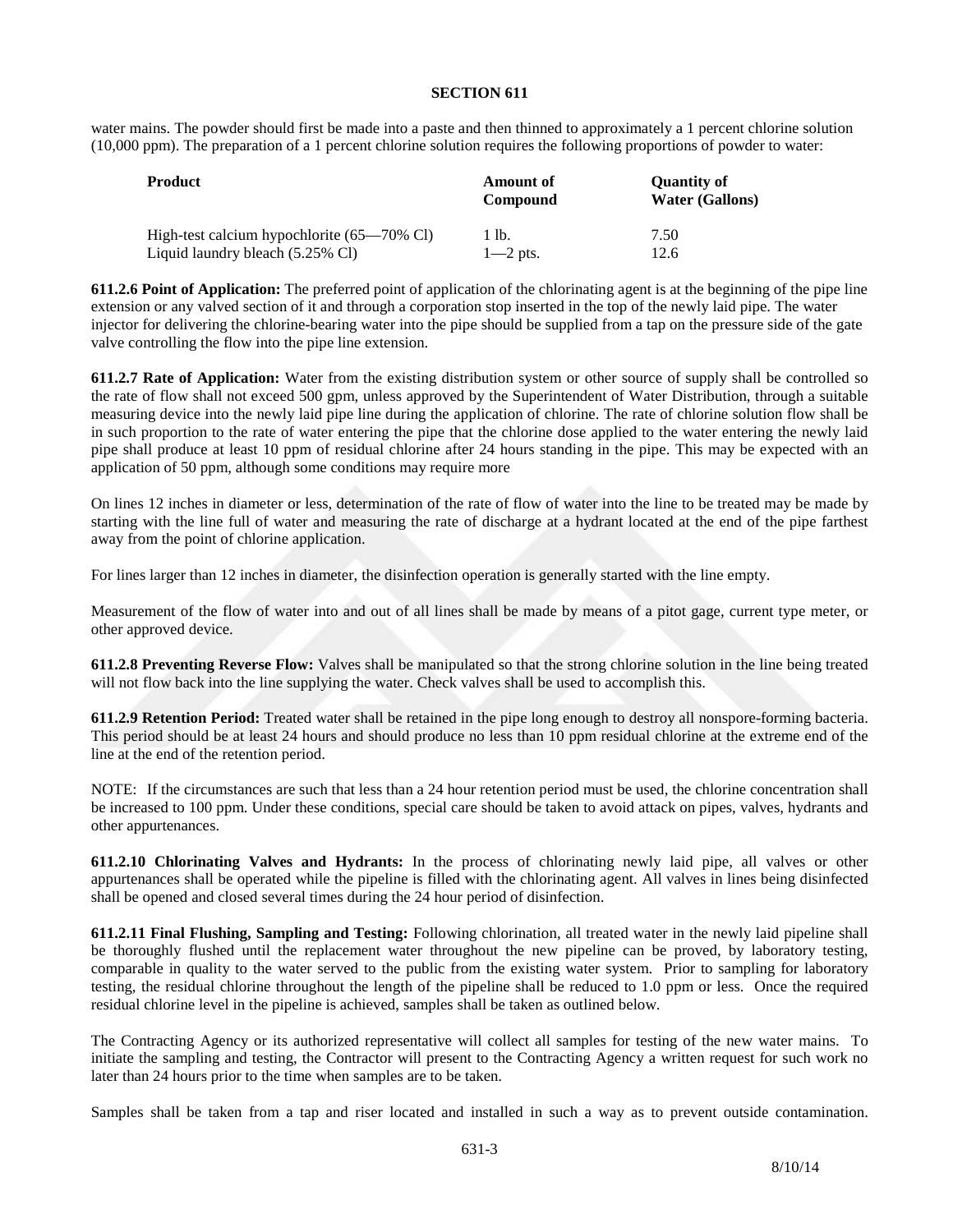Samples shall never be taken from an unsterilized hose or fire hydrant, because such samples will seldom meet bacteriological standards. The number of sampling locations shall be as follows: Waterlines up to but less than 150 feet in length require one sampling riser installed as near the end as possible; lines 150 feet to 300 feet in length, two sampling risers, one near each end of the line; lines 300 to 3,000 feet in length, a minimum of three sampling risers. In addition, dead ends on main lines should be represented with a sampling riser.

The number of samples taken at each sampling location shall be determined by the Contracting Agency based on one of the following methods.

- (A) One sample from each sampling location which is examined and analyzed in the laboratory over a three day (72 hour) period.
- (B) Two samples taken on separate days from each sampling location. Satisfactory water quality of the new main shall continue for a period of at least two days (48 hours) as demonstrated by laboratory examination of these samples.

Upon completion of laboratory testing, results of all tests shall be sent by the laboratory to the Contracting Agency. Results of laboratory analysis will be interpreted by the Contracting Agency, and reported to the Contractor. Under no circumstance shall the Contractor contact the laboratory. If there is need for test results before written reports are submitted, such information shall be obtained only from the Contracting Agency or its authorized representative.

**611.2.12 Repetition of Chlorination Procedure:** Should the initial treatment fail to result in the conditions specified above, the original chlorination procedure shall be repeated until satisfactory results are obtained.

### **611.3 SEWER LINE TESTING:**

Pressure testing of force mains shall be done in accordance with Section 611.1

Sewers and pipe lines shall be subject to acceptance testing after backfilling has been completed but prior to the placement of the finished surface material.

The Contracting Agency reserves the right to require testing of the entire installation. Cost of repairs or corrections necessary to conform to the following testing requirements will be borne by the Contractor at no additional cost to the Contracting Agency.

#### (A) **Low Pressure Air Test:**

Testing will be accomplished by the means of "Low Pressure Air Testing." Tests may be conducted by the Contractor or an independent testing firm. However, acceptance tests shall be made only in the presence of the Engineer.

#### Test Procedure:

- (1) Before testing, the pipe shall be thoroughly cleaned.
- (2) The Contractor shall seal off the section of pipe to be tested at each manhole connection. Test plugs must be securely braced within the manholes.
- (3) A minimum of two connecting hoses to link the air inlet test plug with an above ground test monitoring panel must be provided.
	- (a) One hose is to induce air through the test plug and into the test chamber.
	- (b) The second hose is for the purpose of monitoring the test pressure from within the enclosed pipe.
- (4) UNDER NO CIRCUMSTANCES ARE WORKERS TO BE ALLOWED IN THE CONNECTING MANHOLES WHILE A PRESSURE TEST IS BEING CONDUCTED.
- (5) Add air slowly into the test section. After an internal pressure of 4.0 psi is obtained, allow internal air temperature to stabilize.
- (6) After stabilization period, adjust the internal air pressure to 3.5 psi, disconnect the air supply and begin timing the test.
- (7) Refer to Table  $615-1$  to determine the length of time (minutes) the section under test must sustain while not losing in excess of 1 psi as monitored by the test gauge. If the section of line to be tested includes more than one pipe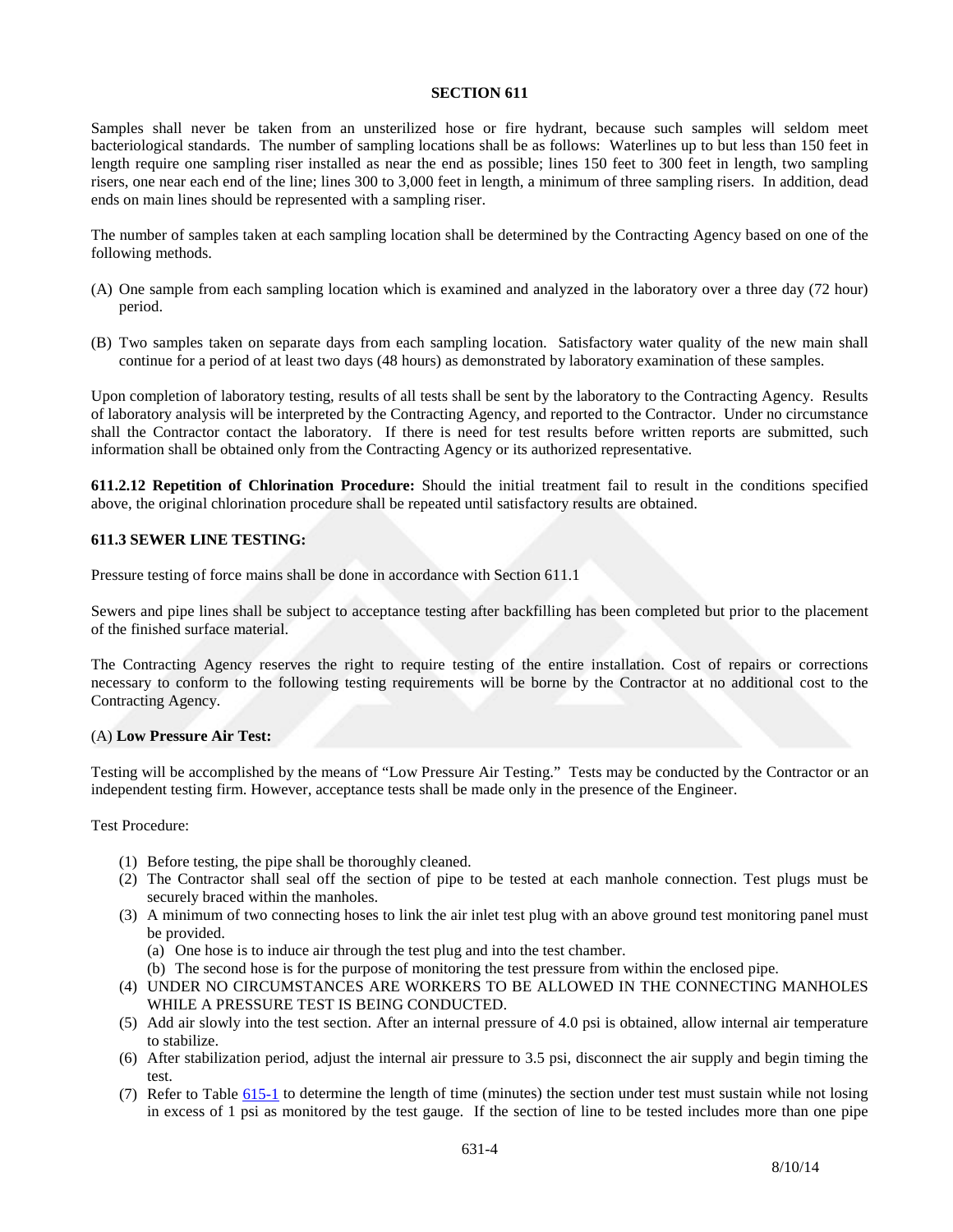size, calculate the test time for each size and add the test times to arrive at the total test time for the section.

- (8) Sections so determined to have lost 1 psi or less during the test period will have passed the leakage test. Those sections losing in excess of 1 psi during the test period will have failed the leakage test.
- (9) Appropriate repairs must then be completed and the line retested for acceptance.

| <b>TABLE 611-1</b>                        |                        |                        |                         |  |  |  |
|-------------------------------------------|------------------------|------------------------|-------------------------|--|--|--|
| SANITARY SEWER AIR TEST                   |                        |                        |                         |  |  |  |
| Minimum Test Time for Various Pipe Sizes* |                        |                        |                         |  |  |  |
| Nominal Pipe Size, in.                    | $T$ (time), min/100 ft | Nominal Pipe Size, in. | $T$ (time), min/100 ft. |  |  |  |
|                                           | 0.2                    | 21                     | 3.0                     |  |  |  |
|                                           | 0.3                    | 24                     | 3.6                     |  |  |  |
|                                           | 0.7                    | 27                     | 4.2                     |  |  |  |
|                                           | 1.2                    | 30                     | 4.8                     |  |  |  |
| 10                                        | 1.5                    | 33                     | 5.4                     |  |  |  |
| 12                                        | 1.8                    | 36                     | 6.0                     |  |  |  |
| 15                                        | 2.1                    | 39                     | 6.6                     |  |  |  |
| 18                                        | 2.4                    | 42                     | 7.3                     |  |  |  |

\* The time has been established using the formulas contained in ASTM C828, Appendix.

### (B) **Hydrostatic Test:**

Exfiltration Testing (water):

Sanitary sewer testing by means of exfiltration should only be considered when low pressure air testing cannot be used and only with the approval of the Engineer.

Testing Procedure:

- (1) The Contractor shall furnish all equipment for testing.
- (2) Seal off the downstream end of the line and fill with water to a minimum head of 4 feet in a stand pipe at the high end.
- (3) A period of at least one hour will be allowed for absorption time before making the test.
- (4) A suitable meter or method of measuring the quantity of water used is necessary.
- (5) The allowable water loss for sanitary sewers shall not exceed 0.158 gallons per hour per 100 feet of pipe per inch of diameter of pipe under a minimum test head of 4 feet above the top of the pipe at the upper end.

#### (C) **Deflection Test for HDPE and PVC Pipe:**

In addition to the tests prescribed above, the Contractor shall perform a deflection test on the system as directed by the Engineer. Any part of the installation which shows deflection in excess of 5% of the nominal inside diameter per Section 738 for HDPE pipe or in excess of 5% of the average inside diameter per ASTM D3034 for PVC pipe, shall be evaluated and appropriate remedy, if any, shall be performed.

After acceptance but prior to the termination of the warranty period, the Contracting Agency may test the long term deflection of the sewer. If the Contracting Agency determines that the deflection has exceeded 7 ½% of the average inside diameter, that portion of the installation shall be corrected by the Contractor at no cost to the Contracting Agency.

## (D) **Closed Circuit T.V. Inspection:**

The Contracting Agency reserves the right to visually inspect the interior of the sewer line using a television camera. Any defects in the pipe or construction methods revealed shall be corrected by the Contractor at no additional cost to the Contracting Agency.

## **611.4 POST INSTALLATION INSPECTION OF NEW MAINLINE STORM DRAINS:**

## (A) **Video Inspection:**